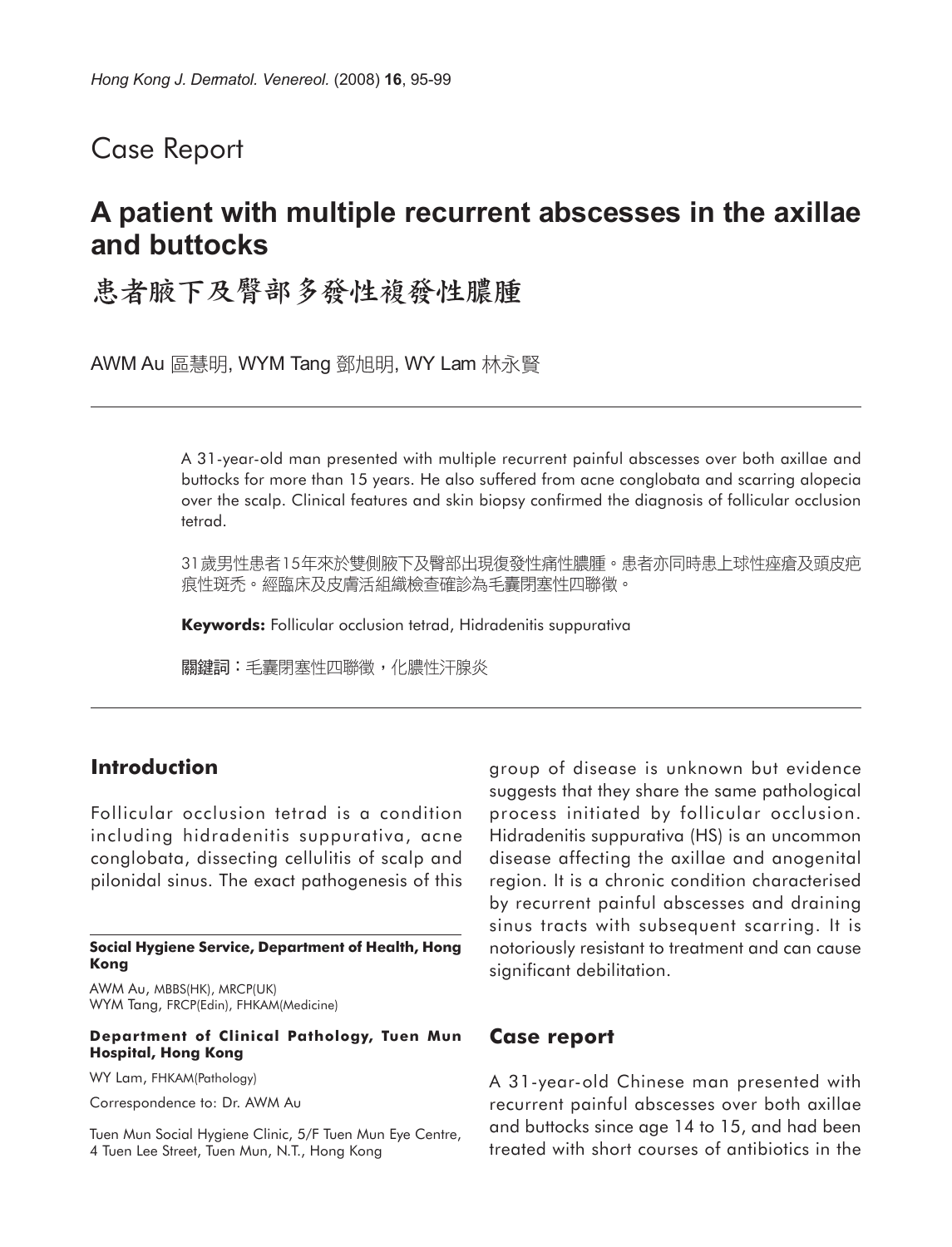private sector. He also developed nodulocystic acne over the face and chest in his later teenage years. He did not seek medical advice again until recently, when the abscesses over the axillae were too painful to bear. Incision and drainage was done by an orthopaedic surgeon.

On physical examination, the patient was obese and both axillae revealed wounds after incision and drainage with inflammation, purulent discharge and scarring (Figure 1). Multiple tender inflammatory nodules with comedones and varying degrees of scarring were also found over the back, chest and sacral area (Figure 2). In addition, multiple inflammatory nodules and cystic acne were present over the face (Figure 3) with scarring alopecia over scalp (Figure 4). The differential diagnoses included hidradenitis suppurativa, infected epidermal cyst, and multiple skin abscesses.

An incisional biopsy was done over the left sacral region. Histology showed dermal scarring with inflammation and overlying granulation tissue and reactive epidermis, which could be present in all of the above differential diagnoses. Subsequently, a second biopsy over a new nodule over the left shoulder was performed. This biopsy showed nodular lesions with underlying suppurative folliculitis, ruptured hair



**Figure 1.** A wound with scarring and discharge in the axilla.



**Figure 3.** Acne conglobata over the face and neck.



**Figure 2.** Eroded nodular lesions at the buttock.



**Figure 4.** Inflammatory nodules over the occipital scalp with scarring alopecia.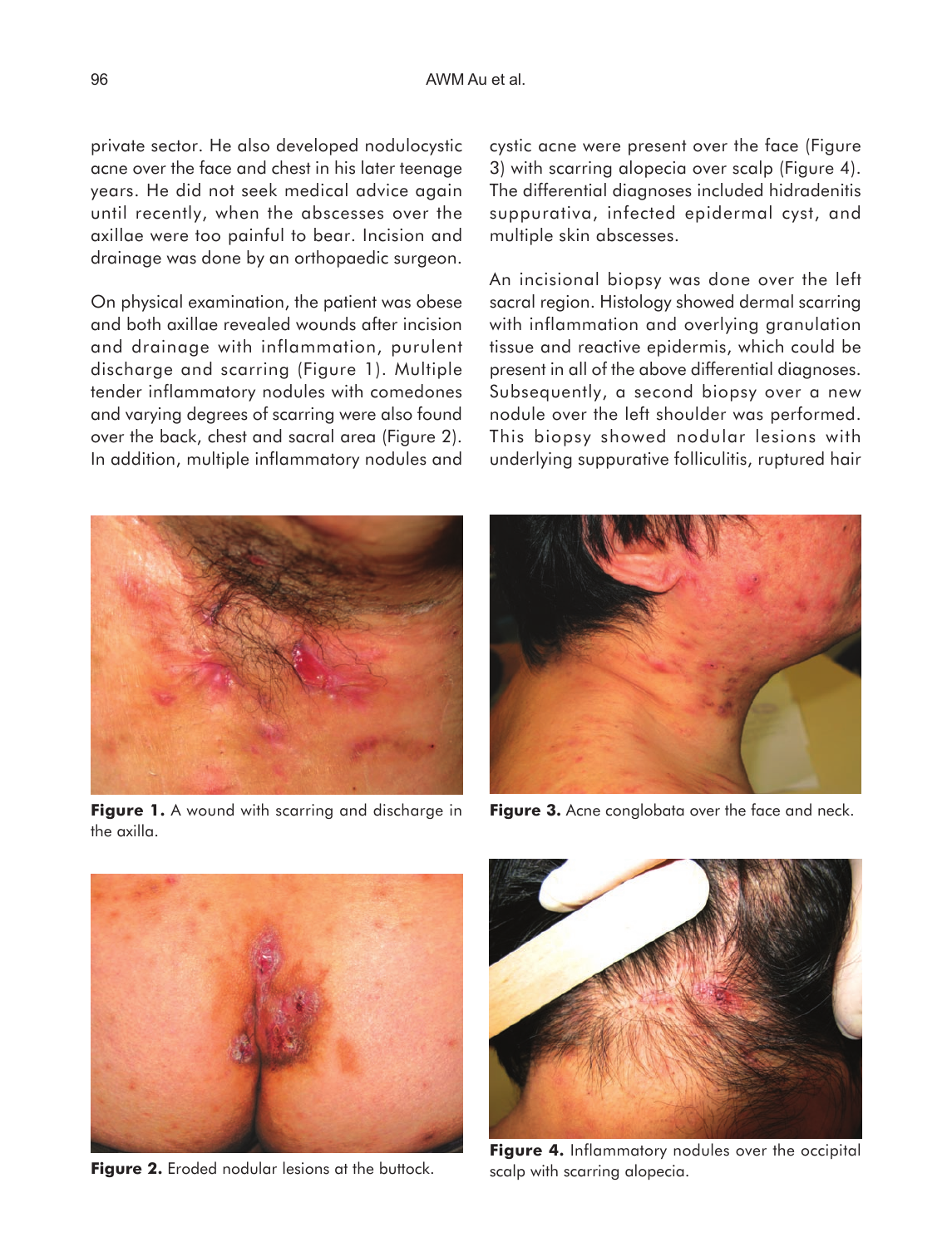follicles, adjacent dermal abscesses, granulomatous and fibrosing perifolliculitis (Figures 5 & 6). No fungal elements were seen. These features were compatible with hidradentis suppurativa and the constellation of features was consistent with the follicular occlusion tetrad.

### **Discussion**

In 1956, Pillsbury, Shelly and Kligman used the term follicular occlusion triad for the common



**Figure 5.** Suppurative folliculitis, follicular rupture and granulomatous folliculitis. (H&E, Original magnification x 100)



Figure 6. Dermal abscess consequent to destruction following suppurative folliculitis. (H&E, Original magnification x 40)

association of hidradenitis suppurativa, acne conglobata and dissecting cellulitis of the scalp. They proposed that the pathological event unique to each disease was follicular hyperkeratinization.<sup>1</sup> In 1975, the presence of a pilonidal sinus was added to the triad, producing the term follicular occlusion tetrad. The term acne inversa is sometimes used as an inclusive term for this group of disorders.

Hidradenitis suppurativa (HS) usually starts at or soon after puberty. Women are three times more commonly affected than men. The pathogenesis and aetiology are unknown, but is thought to originate from poral occlusion of the pilosebaceous units. Subsequent occlusive spongiform infundibulofolliculitis weakens the infundibular wall. Thereafter, ruptured follicles spill their contents, including keratin and bacteria, into the surrounding dermis. This excites a vigorous chemotactic response and abscess formation. Epithelial strands are generated, possibly from ruptured follicular epithelia, and form sinus tracts.

Hidradenitis suppurativa is thought to be related to hyperandrogenism since HS is seldom seen before puberty. Childhood cases have been associated with precocious puberty. However, reports show that female patients with HS have no evidence of biochemical hyperandrogenism.2 Therefore, the role of androgen in HS probably lies in end-organ sensitivity rather than with plasma levels of androgen. Patients who are obese or overweight tend to have more severe disease. A familial form with autosomal dominant inheritance has been described.<sup>1</sup>

The clinical features are mainly inflammatory nodules and sterile abscesses in the axillae, groin, perianal and inframammary areas. These lesions are very painful and tender. Sinus tracts and hypertrophic scars may develop with time. Discharged fluid is often a mixture of serous exudates, blood and pus, and is frequently malodorous. Complications include anaemia, secondary amyloidosis, hypoproteinaemia as a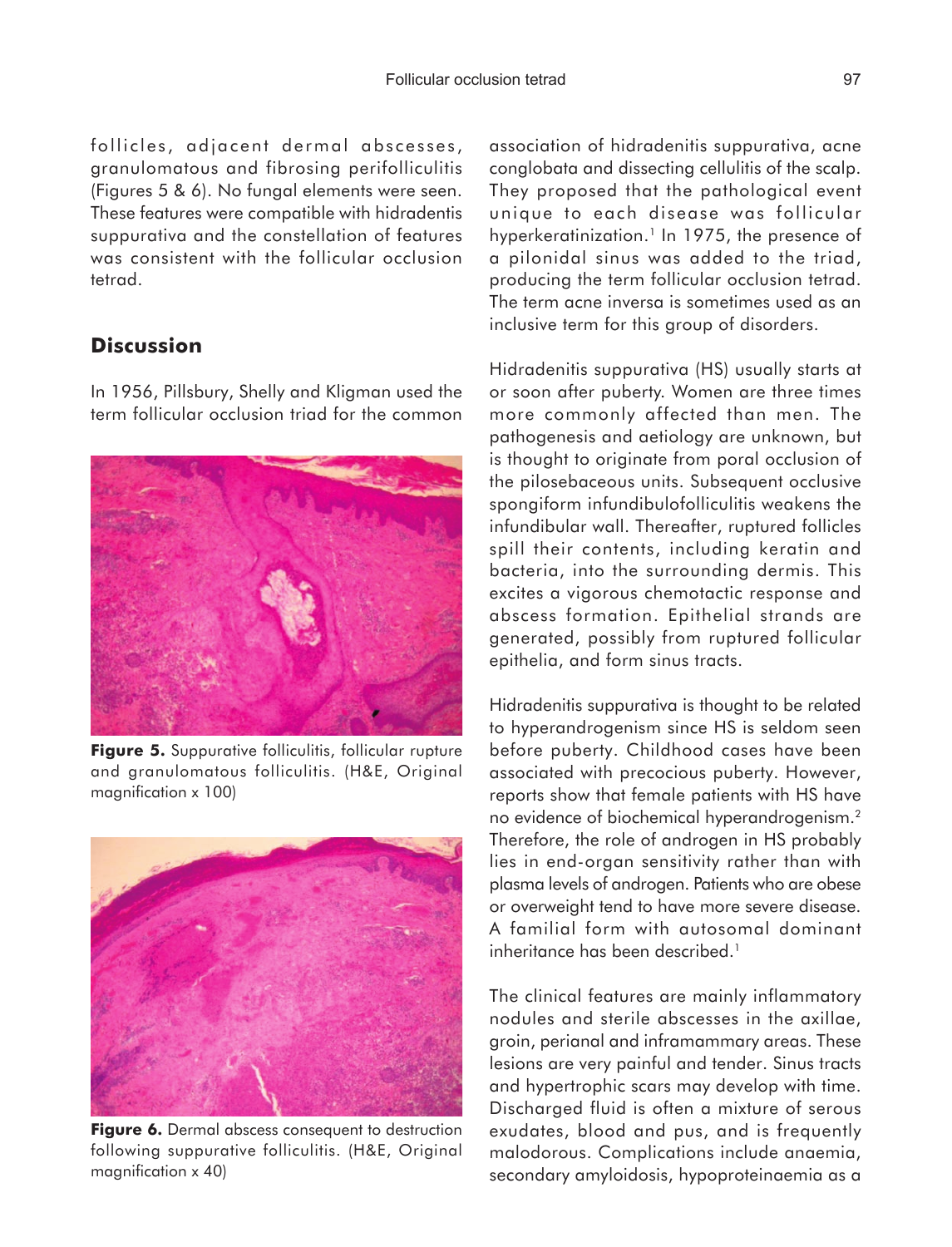result of chronic inflammation, fistula into urethra, bladder and peritoneum, arthropathy, malaise, depression, and lymphatic obstruction resulting in lymphoedema of limbs and genitalia. Squamous cell carcinomas, sometimes with metastasis have also been reported.3

The differential diagnoses include those conditions that produce recurrent abscesses and sinus tract formation with a characteristic distribution in the intertriginous skin, namely follicular pyodermas, granuloma inguinale, Crohn's disease and acne. Histological findings include spongiform infundibulofolliculitis, occlusion of the infundibular portion of the follicle, dilation of the follicle with stasis in apocrine glands, cystic epithelium-lined structures containing hair shafts, abscesses formation leading to destruction of pilosebaceous units, epithelial strands forming sinus tracts and subcutaneous abscesses and inflammation with extensive fibrosis.

Treatment of hidradenitis suppurativa is difficult and is at present non-curative. The goals of treatment are to reduce existing lesions and prevent development of new lesions. So far, there has not been any large-scale randomised controlled trial comparing the treatment modalities, and no single treatment has been found to be effective for all patients. General measures include reducing further trauma to the involved area by avoiding heat and humidity, friction from clothing, and sweating. Weight reduction and smoking cessation should be advised. Use of antibacterial cleansers and antiperspirants may be helpful but should be avoided if irritation occurs. Systemic antibiotics such as tetracycline,<sup>4</sup> and dapsone<sup>5</sup> have been used with some effects. However, the condition usually recurs after withdrawal of treatment. Anti-androgens have been used with variable effects. Combination of cyproterone acetate and ethinyl estradiol has shown some effects in women.6 Finasteride 5 mg daily has also shown promising results.7 Since finasteride is a teratogen, it should not be used in pregnant women. Immunosuppressants such as systemic steroid and cyclosporine have been used for control of an acute flare. Their use is limited because of significant side effects and the lack of long term benefits. Intralesional triamcinolone has been used in isolated painful lesions but is not appropriate for extensive disease. Retinoids reduce sebum production and regulate cell proliferation and differentiation, and its use is hoped to correct the follicular abnormality that initiates the disease. Isotretinoin (0.5-1.2 mg per kg per day) has been used in multiple case series with variable results.<sup>8</sup>

Tumour necrosis factor-alpha (TNF-α) inhibitors have been used in patients with Crohn's disease and other chronic inflammatory diseases. Promising results have been reported with infliximab in a case of hidradenitis suppurativa with coexisting Crohn's disease.<sup>9</sup> Additional case series reporting the use of infliximab<sup>10</sup> and etanercept<sup>11</sup> have demonstrated favourable results. However, more studies would be needed to determine long term effects and side effects.

Surgical treatment includes incision and drainage, unroofing and debriding cysts and wide excision. Among these surgical modalities, wide excision is the most effective treatment for chronic and extensive disease. Other modalities such as carbon dioxide laser, zinc, photodynamic therapy, botulinum toxin A, cryotherapy and methotrexate were also used in isolated case reports.<sup>12</sup>

### **References**

- 1. McMicheal A, Sanchez DG, Kelly P. Folliculitis and the follicular occlusion tetrad. In: Bolognia JL, Jorizzo JL, Rapini RP, editors. Dermatology. 2nd ed. London: Elsevier; 2008. p. 517-30.
- 2. Barth JH, Layton AM, Cunliffe WJ. Cunlife WJ. Endocrine factors in pre- and postmenopausal women